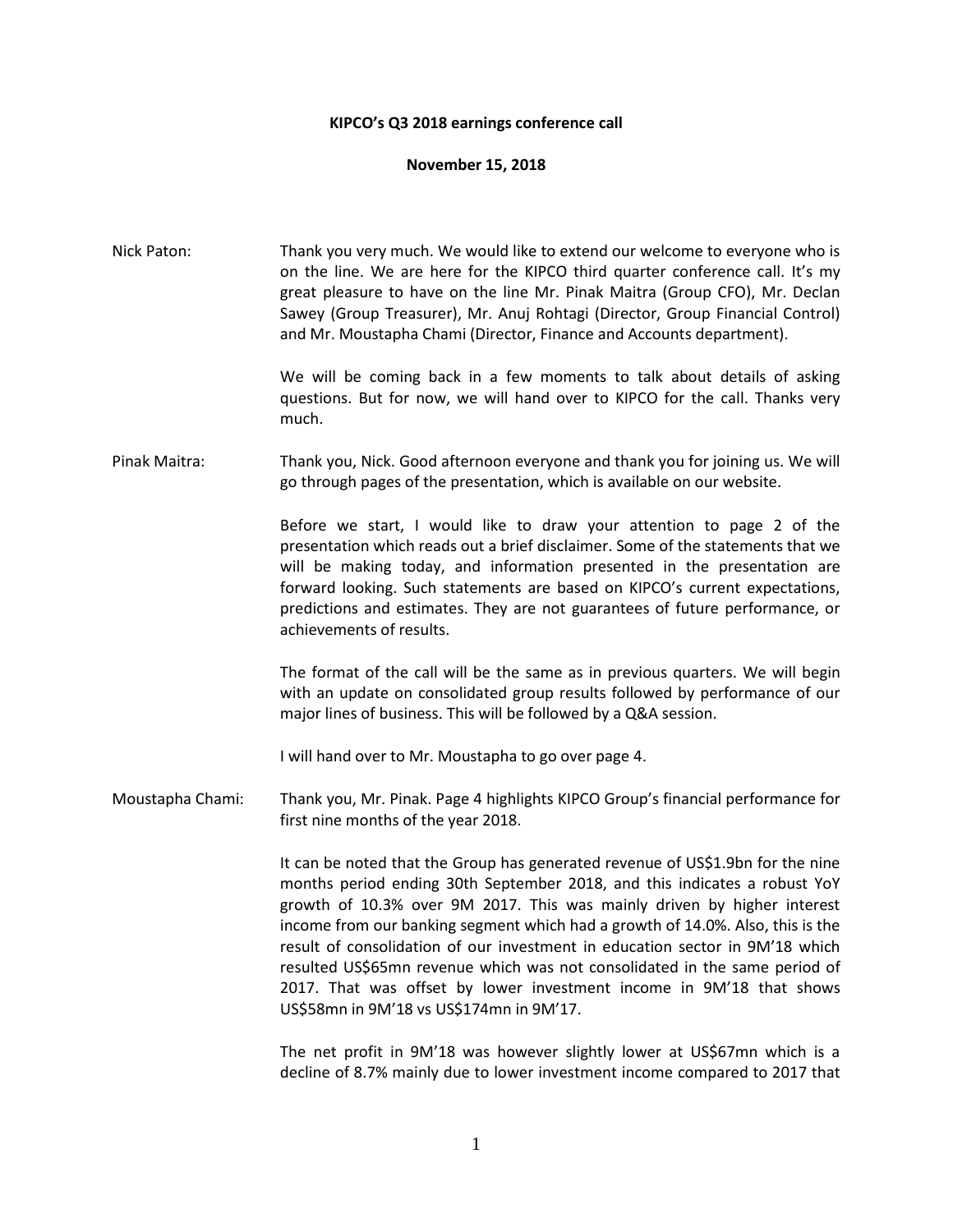was driven by one-off investment gains recognized in 9M'17. This translates into a EPS of 9.4 fils per share or 3.1 cents per share vs 10.7 fils per share in 9M'17.

If you look at quarter to quarter movement in Q3'18, the net profit was 30% higher vs Q2'18 and a 2% increase over the same period of last year. Overall our performance in terms of profit from continuing operations for the nine months exceeds our last year performance while reported net profit broadly falls in line with our 2018 expectations as previously communicated in our Shafafiyah guidance.

Please note that during Q3, we have chosen to classify our investment in the pay-tv business as a non-current asset held for sale as per accounting standard IFRS 5. This is based on the fact that we are going through a process whereby we are exploring various strategic options in relation to this asset. The details of this reclassification are available in note 17 of the financial statements.

Now, I will hand it back to Mr. Pinak to go over Burgan Bank performance.

Pinak Maitra: Thank you Moustapha. Page 5 outlines the details of Burgan Bank's performance. Starting with an important update. Burgan Bank Group went ahead with its planned rights issue in Sep'18 and successfully completed the subscription in Oct'18, raising equity capital of KD62.5mn or USD206.4mn. This amount translates into 120 bps positive impact over 10.8% CET 1 ratio or 16.5% capital adequacy ratio reported for 30th September 2018.

> We would like to remind you that Burgan Bank holds its own investor call. For this quarter, the bank held its investor call on 1st November. The call's transcript and presentation are available on Burgan Bank's website which contains detailed information about operations. I will touch upon a few key highlights of the operations.

> Continuing with its solid performance during the previous quarters of 2018, Burgan Bank Group reported strong 9M 2018 results with net profit of KD71 million, or US\$234mn which is 32% higher than 9M 2017. During the third quarter itself, the bank registered KD20.5 million, or US\$68million profit, registering a 36.3% growth compared to third quarter 2017. Improvement in 9M 2018 is mainly a result of higher net interest income by 10% owing to higher net interest margins which expanded by around 30bps in 9M 2018 vs the same period last year and an increase in non-interest income by 27.5% owing to higher foreign exchange gains from subsidiaries and higher dividend from group associates. Positive impact of the Group's regional diversification is quite visible as operating income continued to grow both in Kuwait (representing ~57% of Burgan's revenue) as well as in our regional operations. Operating efficiency improved further as visible from the cost to income ratio for the group which improved to 39.2% in 9M'18 vs 43.3% in 9M'17.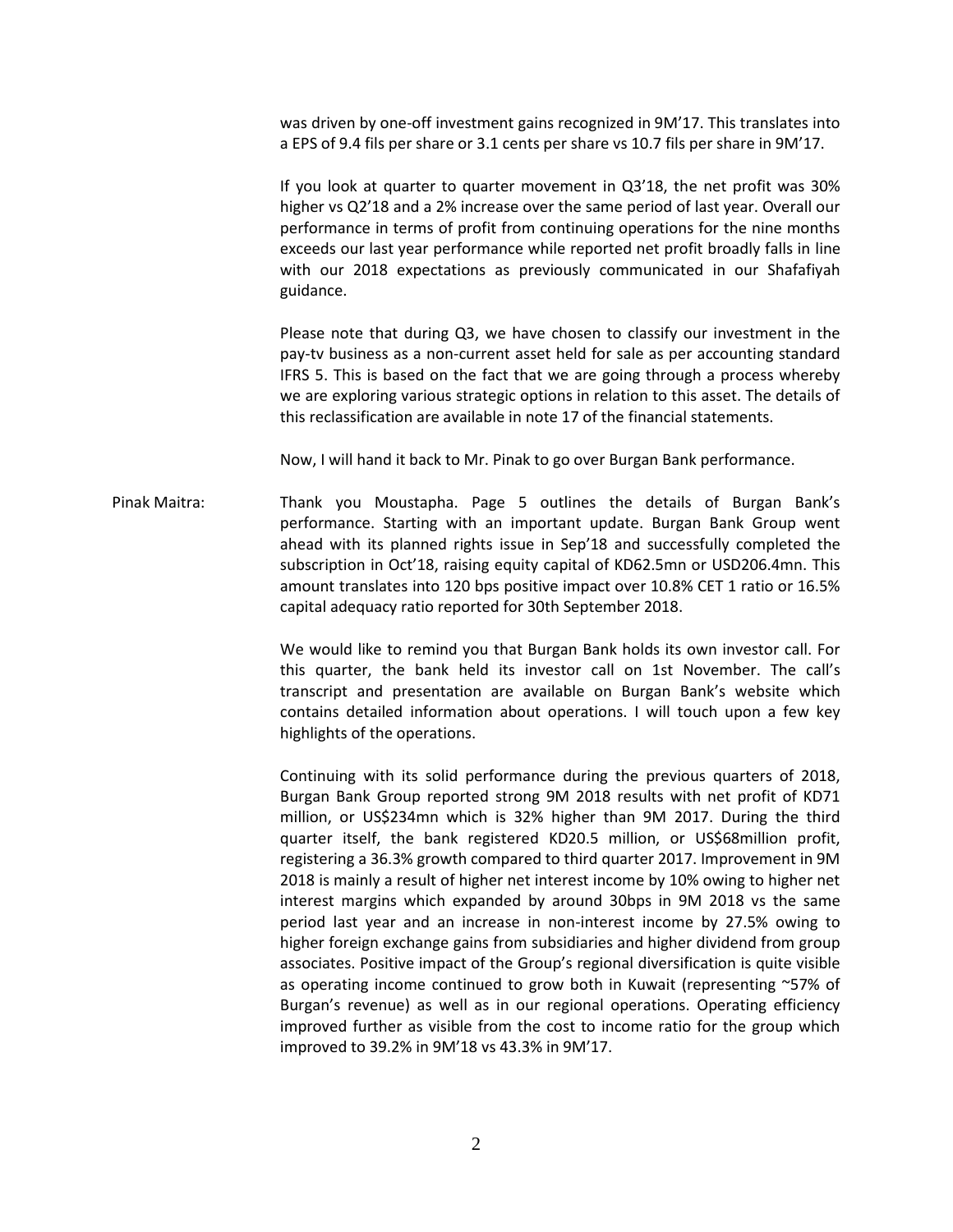Asset quality remained stable as you can note that the NPA ratio remained within the range at 2.4%. At the same time, we continue to have very prudent provisioning levels where around 90% of our provisions are in the general category. Please note that all of this is before implementation of IFRS 9. Coverage ratio continues to be strong at 245% (including provisions and collateral).

We have also shown a few key balance sheet indicators here. Loan exposure is slightly down by 5.7% vs Dec'17 reported numbers, largely owing to currency devaluation of Turkish Lira and loan maturities in Kuwait in normal course. Kuwait and Turkey operations represent majority of our loan exposure, i.e. 66% in Kuwait and 23% in Turkey. With respect to deposits, as we have highlighted in our earlier presentations, the drop-in deposit base in 9M is a result of the bank completing its term funding initiatives such as 350 million dollars three-year club deal in first quarter of 2018.

On the next page we have details on page 6, performance of regional operations of Burgan Bank. If we look at loan book movement, major contributions are from our subsidiaries in Algeria and Turkey. Turkey had circa 30% growth in local currency. However, significant currency devaluation of Turkish Lira in the third quarter meant lower loan book in US Dollar reporting compared to 2017 base. For reference, the Turkish lira depreciated by 37% over Dec'17 base. Overall, regional loan book remains around \$5bn mark which is ~35% of total Burgan Bank loan book. In terms of deposits we can see that similar development happened as that of the loan book.

All our franchises are operationally moving in the right direction, with growth in net profit except for Bank of Baghdad. Decline in profit in Bank of Baghdad was a result of lower operating income (down 46% vs 9M'17) due to lower loan volumes. The performance was also impacted by one-off write-down of US\$7mn in Q1'18. Overall growth in net profit, particularly in Turkey is driven by improvement in net interest margin and in Algeria due to non-interest income. The non-interest income growth in Algeria is on account of higher foreign exchange gains due to recent update of regulations in the country, whereby a 0.25% transfer fee on LC LG was replaced by 1% FX margin. The cost to income ratio is trending in the right direction for all subsidiaries except Iraq operations due to reasons explained previously.

Now, I will pass it on to Declan to cover Gulf Insurance Group, United Gulf Holding and United Real Estate Company.

Declan Sawey: Thank you Pinak. Slide 7 shows Gulf Insurance Group. You can see on the top left chart that the gross premium written for the first 9 months 2018 is at \$834mm, compared to \$813mm for the same period last year. It would appear to be a very small year-on-year growth, but there are a couple of points that are worth mentioning. Firstly the 2018 numbers for GPW do not include Takaful policyholders premiums which were included in the 2017 numbers. So, on a like for like basis, this would have added another 8% to the growth number. Also,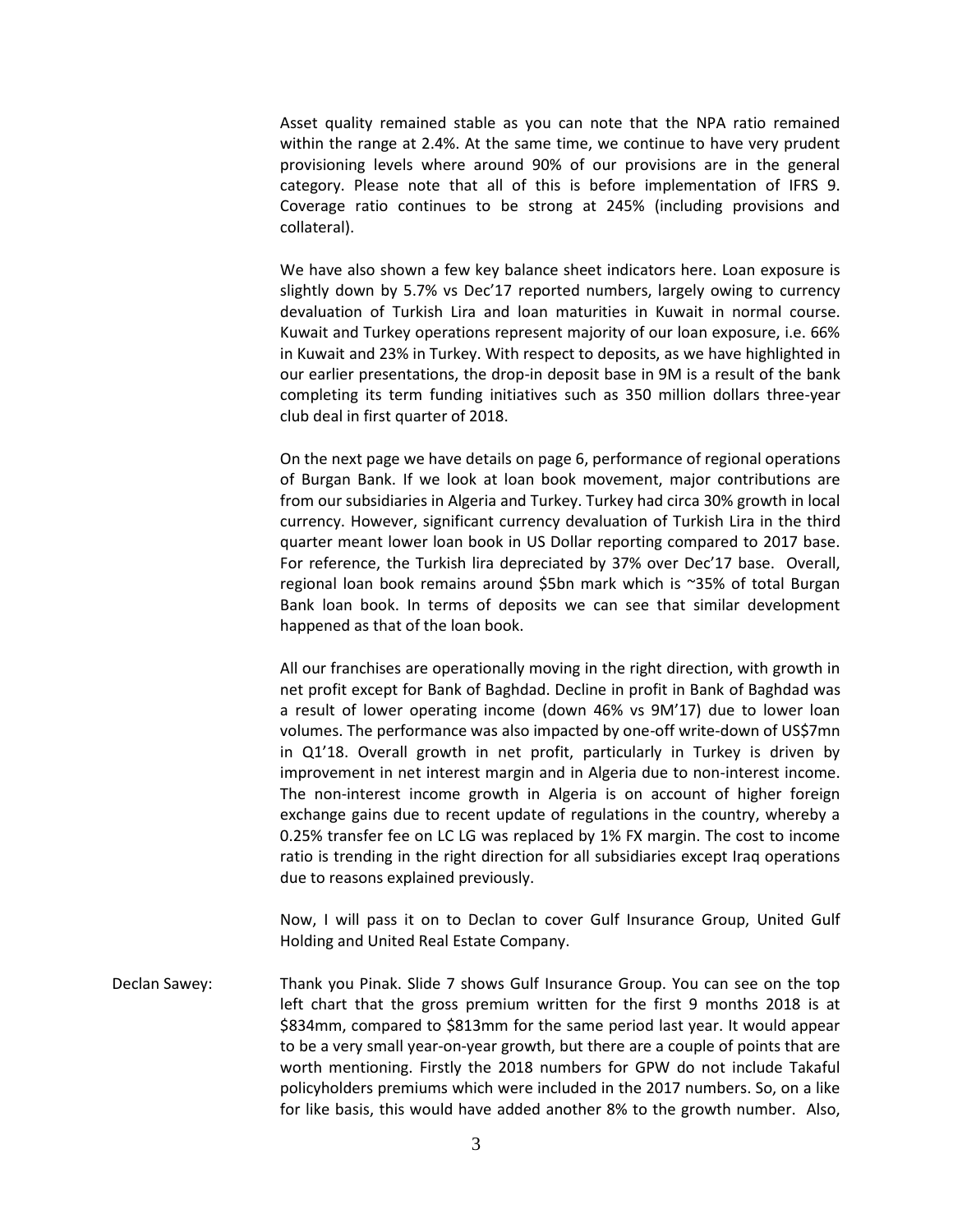our Turkish business grew at a healthy rate in local currency terms, but as Pinak mentioned earlier, we have seen the Turkish Lira decline by 37% in 2018. This depreciation has had approximately 4% impact in terms of growth. So, on an operational basis the business is growing well around the mid-teens.

You can see on top left chart, the sudden increase in premiums in 2017 was due mainly to the contract with the Ministry of Health for medical coverage of Kuwait retirees known as "Afiya". This contract was initially for 12 months and was subsequently extended for a further 12 months. The Ministry of Health has announced that it is going to re-tender this contract for a 2 year period. In the meantime, GIG will continue to operate on the same terms. We expect that the existing contract will be renewed until the re-tendering is completed, which is mid 2019 at the earliest. Customer satisfaction feedback that we have received from the retirees has been very positive and the company is optimistic that the contract will be renewed.

On the top right chart, net investment income for the first 9 months of 2018 is down to \$16mm from \$22 million the previous year. This reflects the decline in the regional equity markets. On the bottom left chart, you will see that the combined ratio has reverted to the long-term average of 94%. In 2017 combined ratio of 100% was due to a one-off provision adjustment in one of our subsidiaries. So, the picture for Gulf Insurance Group is one of good growth without any compromise on our underwriting standards. Our net profit for the first 9 months is up 35% on the previous year to \$35mm and return on equity to has also improved to 17.4%. The quality of these earnings has improved as well, being driven by better underwriting results rather than investment gains.

We move to slide 8 on United Gulf Holding Company

As you can see on the top left, revenue for the first 9 months of 2018 was \$131million, which represents growth of 17% compared to same period last year.This is due to improved performance of its underlying investments, which are stakes in Burgan Bank, KAMCO and FimBank, as well as the consolidation of Global Investment House. KAMCO acquired 71% of Global on 1st September. Global is an asset management and brokerage business with operations in Kuwait and other countries in the GCC.

You can see on the top right chart, fee and commission income of \$41million, which is \$16million increase over the same period last year. This growth is mainly because of higher advisory and management fees earned by United Gulf Holding Company and KAMCO.

On bottom left chart you can see, net profit at \$12million is 50% higher than 9M17 reflecting the improved performance by the underlying entities such as Burgan Bank (where net profit increased by 11%), FIMBank (which has increase in net profit by 27%) as well as substantial increase in United Gulf Holding fee. The provisions of USD8 million largely includes specific provisions on the loan portfolio for FIMBank.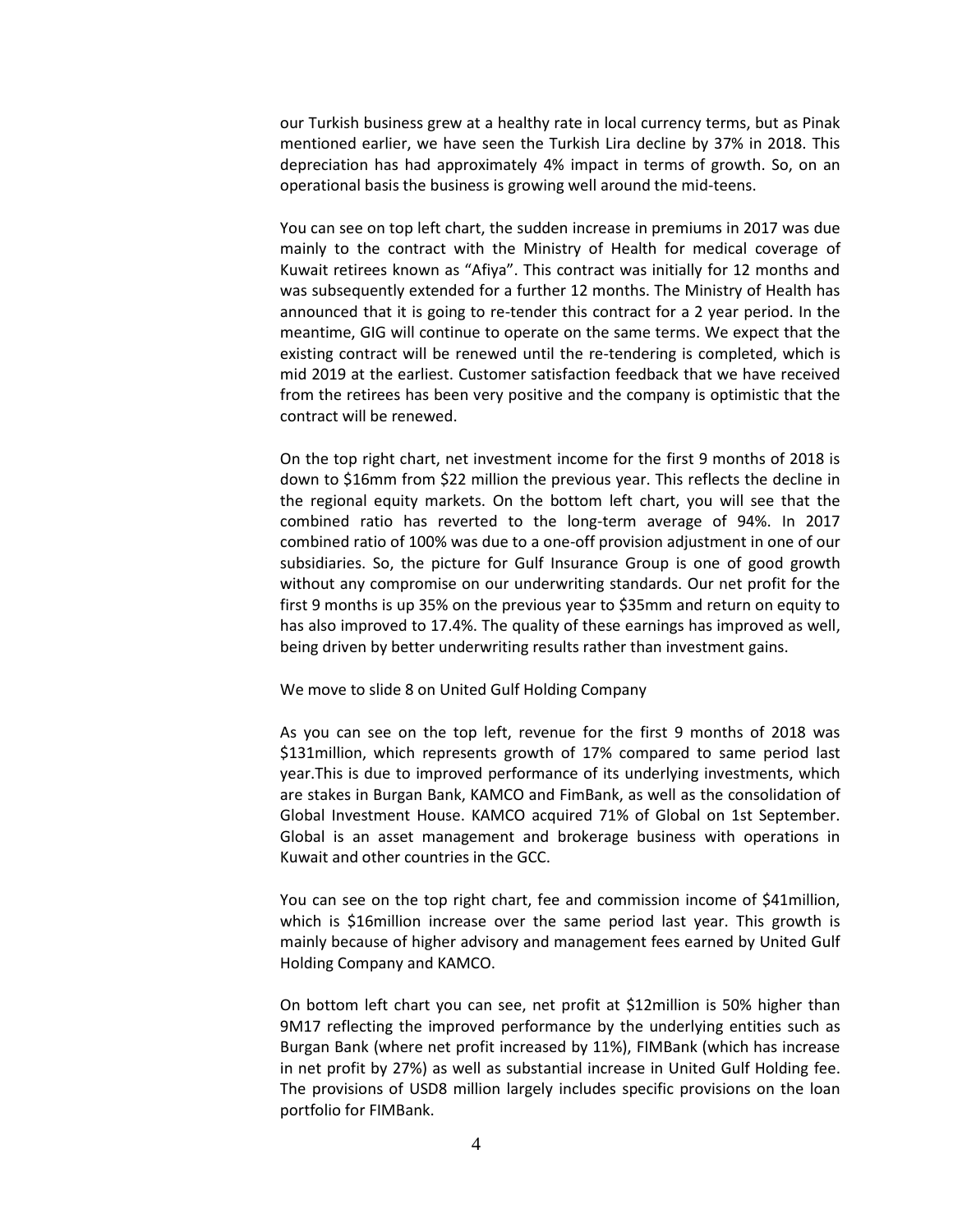On bottom right chart, you can see Assets Under Management have increased to \$12.1bn mainly due to Global acquisition. Going forward, the yield on this enlarged portfolio will be higher as large percentage of Global portfolio is invested in client equity portfolios which typically generate higher fees.

UGB's total consolidated capital adequacy ratio stood at 13.6% as of 30 September 2018 against the minimum capital adequacy requirement threshold of 12.5%.

If you move to Slide 9 to United Real Estate Company.

The top left chart shows \$226 million revenue for the first 9 months which is a growth of 8%. This was due to growth in contracting and service revenues, hotel revenues and positive income from associates, which was a loss in the previous period of last year. The growth in contracting and services segment relates to United Facilities Management or UFM. Operating profit, shown on the top right chart, showed a similar trend.

On the bottom left chart, you will see \$11mm year to date net loss. This is due to several factors. Firstly, utility charges in Jordan and Oman where our malls are located, are up significantly. In Jordan, they are up 40%. There is also a delay in certain anchor tenants i.e. the hypermarkets opening in these malls, which had a detrimental impact on footfall. Some contracts with other tenants were conditional on these anchor tenants being open. Settlements have been reached with these tenants and have resulted in provisions being booked. Finally, rising interest rates in Lebanon and Jordan have increased the cost in these operations. The company has succeeded in renegotiating some of its loans on more favorable terms. It has also issued a long-term bond earlier this year in which 40% of the allocation was to fixed rate investors which should reduce the impact of rising interest rates on profit margins going forward.

The return on equity for the first 9 months is shown as -2.4%, reflecting increased costs as I mentioned earlier. The prospect is for higher revenue from our malls as they become fully operational.

I will now hand over to Anuj to discuss remaining pages.

Anuj Rohtagi: Thank You Declan. We are on page 10. As we have pointed in our earlier calls, thepay-tv business in MENA has been undergoing structural changes and a combination of several external factors has impacted dynamics of business operations. OSN continues to face temporary headwinds and though microeconomics are improving, we face subdued demand in our core markets owing to piracy (particularly BeoutQ platform), geo-political reasons and new fiscal reforms by government which has partly resulted in sizeable expat population base exiting from some of our core markets, overall shrinking our target market. However, we continue to believe in the potential of the business driven by the available larger market opportunity to grow in this vertical, both in DTH and in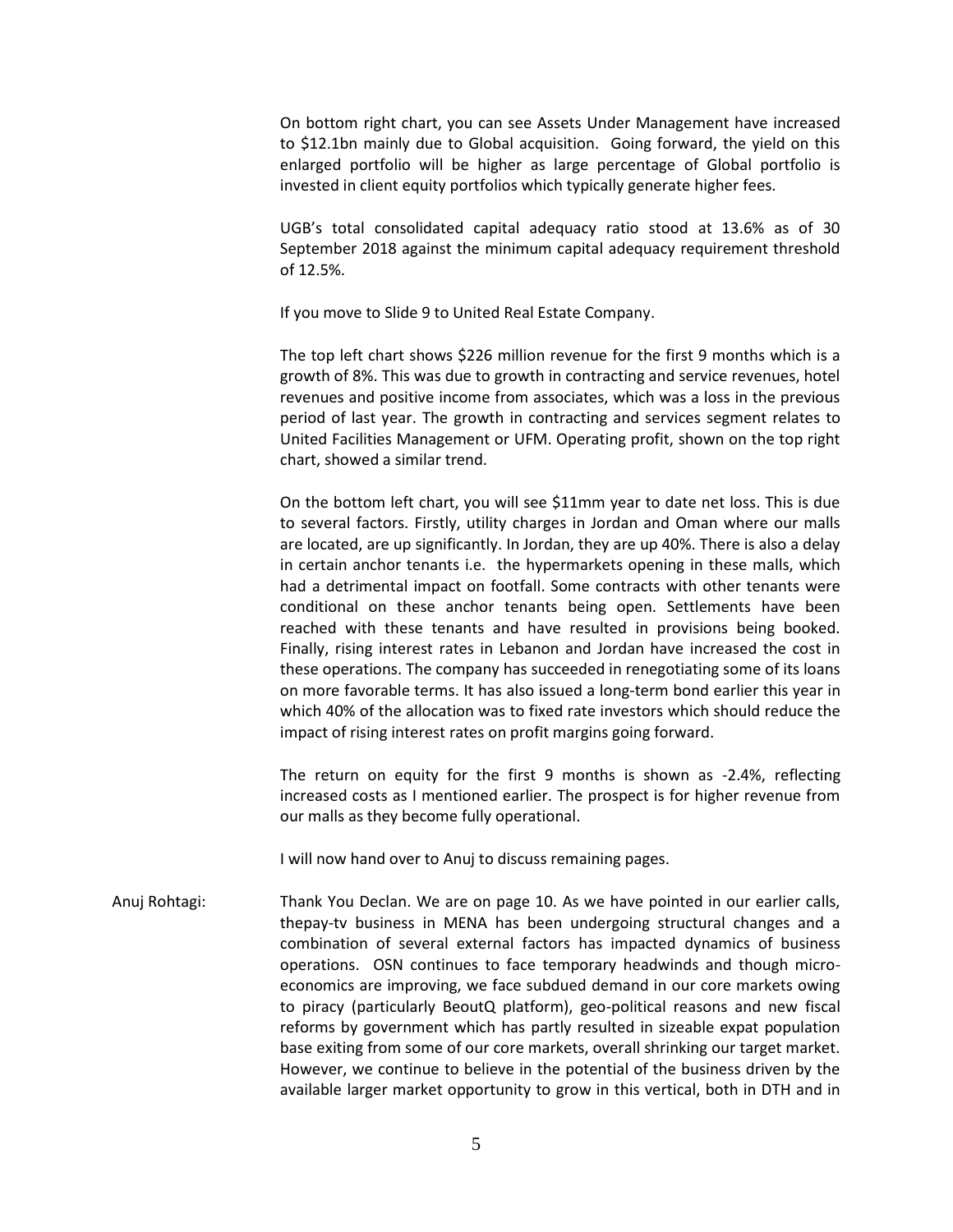OTT. OSN is well recognized brand, as you know, in the market with best in class platform and highly attractive content offering. At the same time, given the challenges business has been facing, we believe it is only prudent to assess all our strategic options for this investment with a view to maximize value for our shareholders. This process is currently going on.

In the meanwhile, shareholders and OSN management together continue to target to harvest opportunities in market through streamlining efforts within the company. A careful review of various revenue opportunities and cost rationalization initiatives are currently ongoing. For example, the company has recently come up with a new pricing proposition. It is called 'El Farq'. It was initially piloted in Saudi Arabia which had effectively passed on the benefit of selling through online sales channels to eventual customer in terms of price reduction. The initial response has been positive, and management has plans to roll out similar offers in other markets. Customer experience has only gotten better with these initiatives. We have been able to maintain our customer base despite the intensity of issues I mentioned earlier. At the same time, various cost rationalization efforts are being reviewed covering content cost as well as operating expenses. Management has undertaken an in-depth review of what content works for customers and what does not. As a result of the review, a high double-digit or low triple digit range of savings in content cost is expected in 2019 that will help us build a trajectory of business in next 5 years. There is a vast network of telecom operators in the region and OSN has an exciting pipeline to leverage its partnership network to grow in new markets. OSN is also undergoing changes on the digital business front which will validate its technological superiority in the MENA region in coming quarters. In terms of WAVO, product development is in progress at a fast pace and there is a clearer line of sight for a soft launch in Q1 2019.

As highlighted earlier by Moustapha, KIPCO has recognized OSN as held-for-sale in its books of accounts during the quarter. OSN's share of losses will not be recorded in the Profit & Loss from continuing operations in KIPCO's books.

Now I will move on to page 11 where we have other key entities of the Group. United Industries as you know reflects our share of results from the industrial segment which includes Qurain Petrochemical Industries Company (QPIC), SADAFCO and Advanced Technology Company as key assets.

Net profit for the period for UIC increased by 14% to USD17mn largely due to increased share of income from its portfolio investments such as Advanced Technology and Overland Real Estate Company.

Now for Jordan Kuwait Bank. It has also performed well with healthy Net Interest Margin of 3.5%. Net profit for the nine-month period was 26% higher vs the same period last year at \$39mn mainly as a result of provision reversals on credit facilities. They were around USD5.5mn reversal vs USD14.6mn provisions in 2017 same period. In addition, there were higher other income - USD15.3mn vs USD11.9mn in same period last year).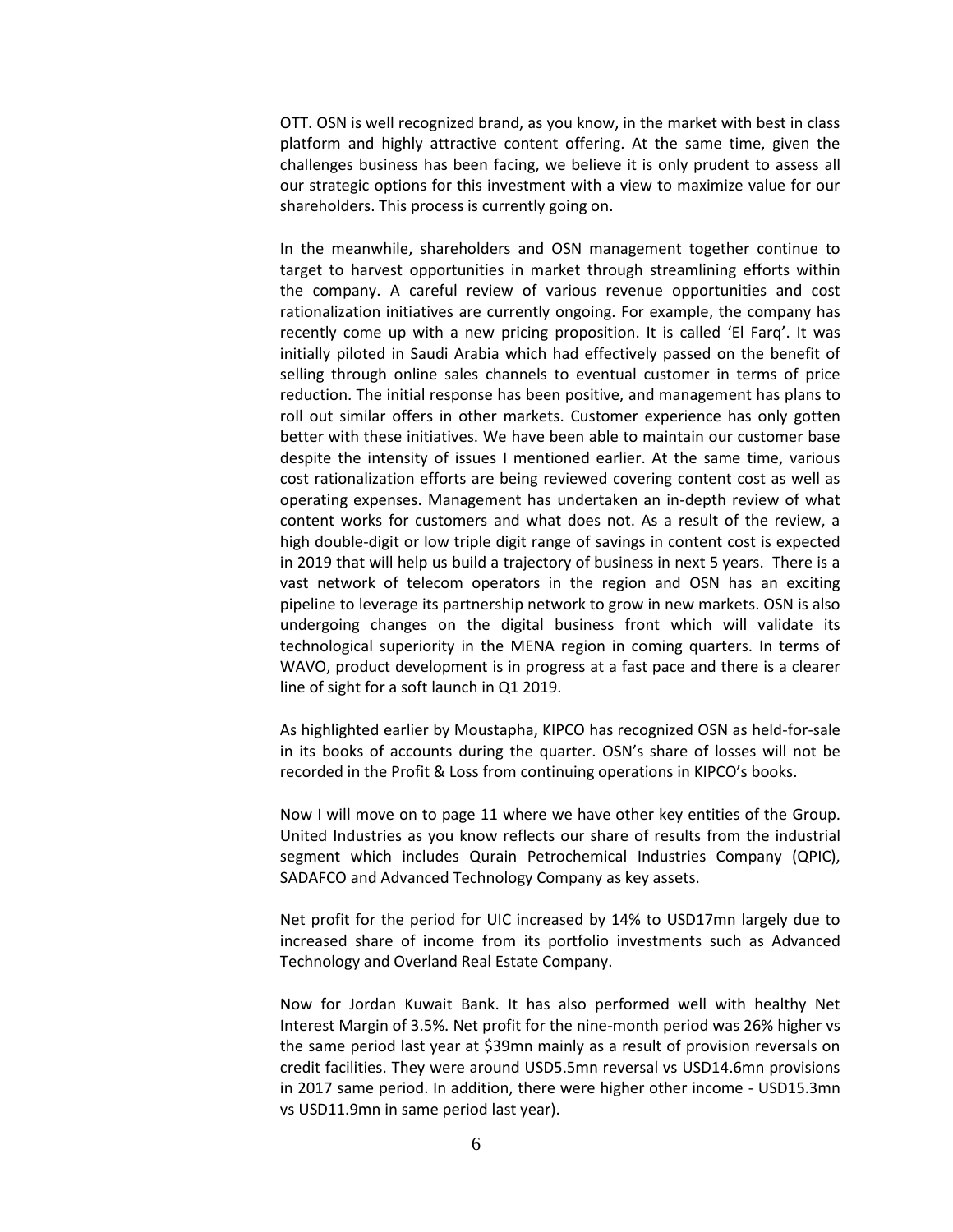We will now move on to page 12 to go through some of the key points of our funding profile. As you can see from the numbers, we continue to be comfortably placed with respect to our debt maturity which is now close to 5 years. Our cash position remains very strong at close to \$1.1bn which can cover all our debt obligations till 2022.

In November 2018 recently, KIPCO successfully competed issuance of KD100mn equivalent to USD330mn 5-year corporate dinar bond. The issue was 1.35 times oversubscribed, receiving a record number of investors. The bonds are available in fixed and floating rate tranches. The fixed rate bond pays investors a coupon of 5.5% annually, while the floating rate bond pays investors a coupon of 2.25% annually over declared Central Bank of Kuwait discount rate which is 3% currently, so 5.25% currently. There is a cap of 1% over fixed-rate coupon so maximum it can go for floating rate is 6.5% coupon. The bonds were issued at par and will pay coupons semi-annually in arrears. Its proceeds would be utilized to repay USD 233mn EMTN note due in February 2019.

Now, to summarize, all our businesses continue to be fundamentally strong. The diversity of our portfolio has been a key factor in our consistent performance quarter on quarter.

The next few pages in the presentation contain some useful information for reference including a summary balance sheet, income statement and few business overview pages in annexure. I will now hand over to Nick to check if there are any follow up questions.

Operator: We have the first question on line from Sergio Calci from JPMorgan.

Sergio Calci: I can see you are looking to sell your stake in Panther Media Group, I had a few questions relating to this. Which bank do you engage with so at all to advice you on the sale and when do you expect the transaction to close?

> What are your plans for the use of proceeds, is it buy back any bonds or to invest in other business?Have you had any discussion with your rating agencies on the impact of the sale on your rating? If you could give a bit of color on this, it would be much appreciated.

Pinak Maitra: Thank you so much Sergio.

To answer the questions. Thebanker is major global powerhouse, we are not here to advertise the banker. But, they reflect the quality like JPMorgan, from where you come from. That's perhaps the best way I want to describe it. And the process has begun, as you are very familiar. There is a preparation phase which we are going through and once the preparation phase is over, in the coming quarters, we are going to talk about, what is the outcome of the preparation phase.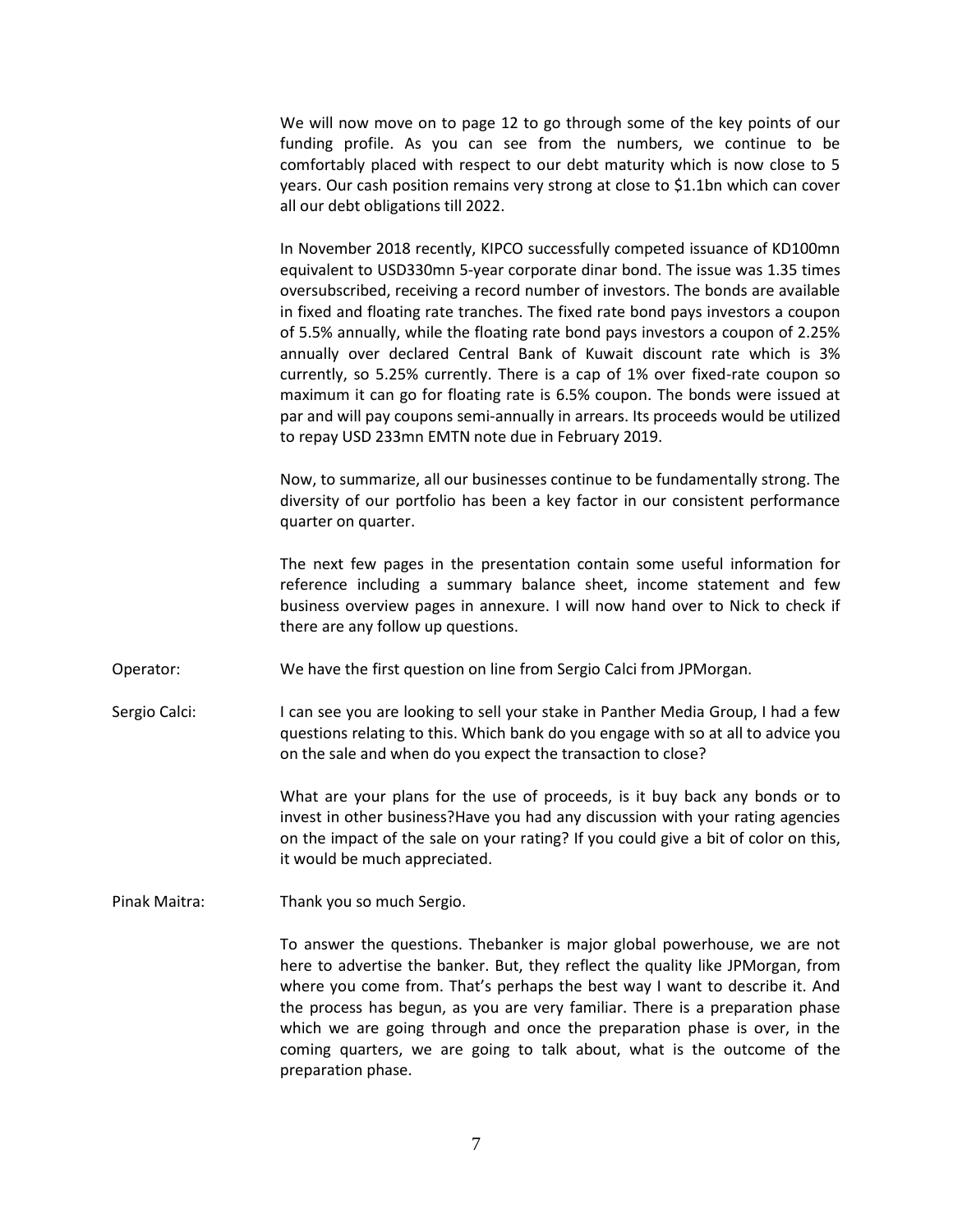As you would appreciate, in any strategic initiative, there is always a trade-off between being very open which is KIPCO's culture and at the same time, respecting the banker who is running the process with views and the general advice we are receiving from the banker is that during the preparation process, less is more. So at this stage, we are going to be basically asking patience from your side. And we all understand what is a strategic process, that is what we are embarking on, where we look at a number of options and then execute on something that is in best interest from the shareholder's point of view. That's as far as I can go in this. We are quite hopeful that in the coming quarters, we will be giving more quality.

In terms of the rating agencies, given the stage of the process, we will have separate dialogues with them and we will keep them posted.

Sergio Calci: Okay. That's very helpful. If I could just follow up as well with just few more questions at the holding company level. Could you please tell me the cash balance at the holding company level at the end of third quarter?

> What were your expectations of the cash inflows for the holding company in 2019 i.e. dividends you get from your portfolio companies?If you are planning to issue any Euro Bonds in 2019, to refinance the 2020s, is there something which you are looking to do or not?

- Anuj Rohtagi: Thank you, so the cash balance for 30th September at the holding company was US\$1090mn, so 1 billion and 90 million dollars.
- Sergio Calci: Okay.
- Anuj Rohtagi: In terms of cashflows, as you know, we have been leaving a lot of cash at our underlying operating entities because of the level of cash we are maintaining. So for 2018, we received around 76million dollars, as cash from various dividends, interests, etc. at the holding company level. We expect it to be something between US\$75-100 million for next year and if required, we can, since we control these entities, we can increase that payout if required. As you know, we are maintaining that much cash, so we do not see any real reason to upstream more cash.
- Sergio Calci: And in terms of refinance, any update on that, if you are planning to refinance your 2019?
- Pinak Maitra: Right, 2019 is already taken care of by the current bond, the Kuwaiti dinar bond. That will go off in February and then we got in 2020, that we are thinking about. That's the one probably in second half of 2019, we will be, that's been the historical pattern of KIPCO, to see what is there. We will talk to all the bankers who been involved in our history of our Euro bond issues and then we will see what is the most friendly investor desire, based on that we will take an approach. But that is a second half of 2019 matter, to basically deal with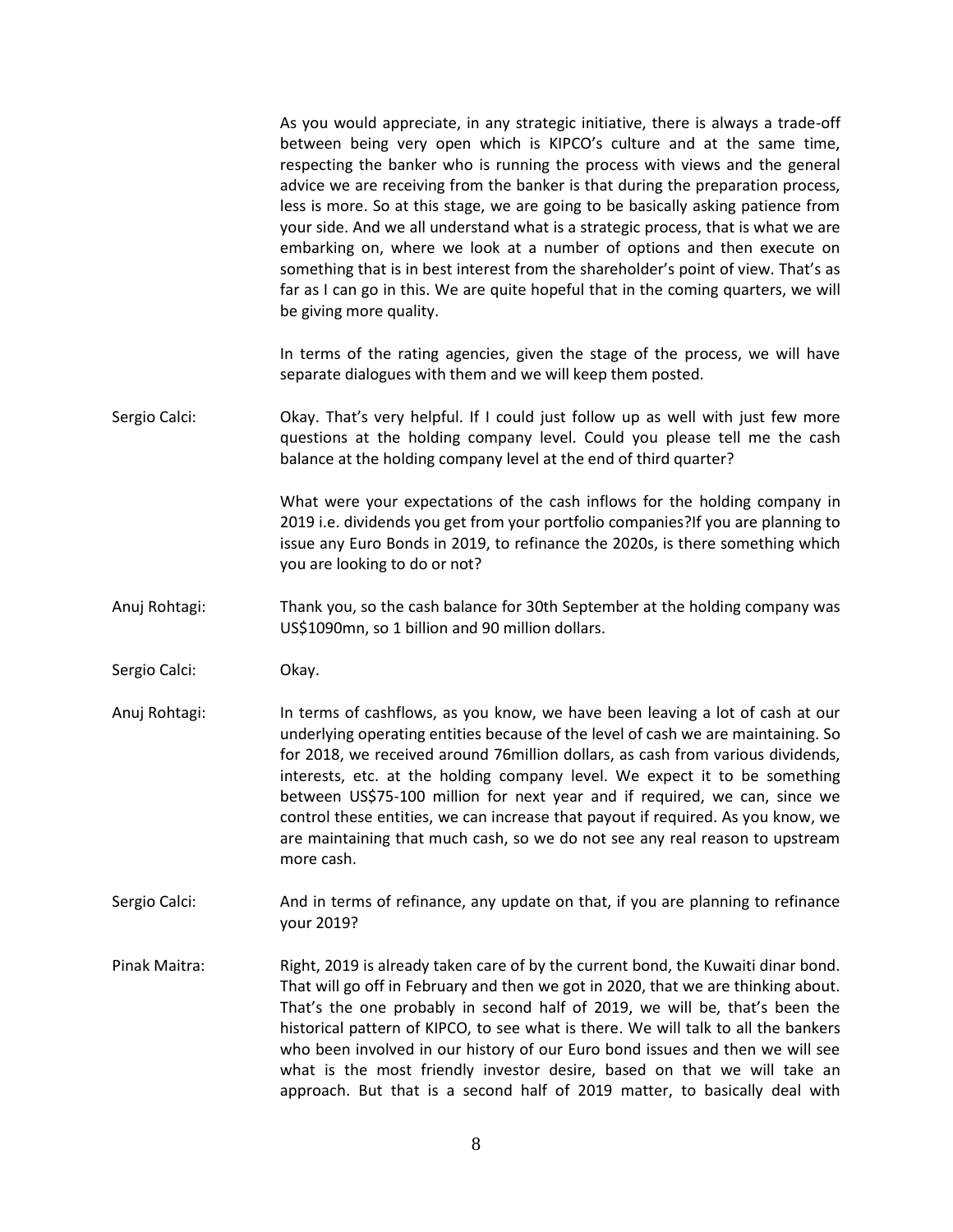maturities coming due in first half of 2020 maturity. So pro-activeness of refinancing will continue. Of course, as you rightly brought up, if the strategy initiatives result in more cashflows then obviously that may result in us not requiring to do a bond and paying off. So that's a scenario, it's too early now in the process, to talk about them but broadly we are trying to guide you in terms of direction of where we are going.

- Sergio Calci: Okay. Perfect. And finally, do you have any expectations for any investment, like kind of exiting investments in your portfolio companies next year or are you planning to keep it in the same?
- Pinak Maitra: There are other initiatives in progress which again are broadly, you know, in early stages of basically getting a banker appointed. And again, I have to take you back to the KIPCO strategy. If you think any of our business is not growing at a 15% top line, if their margins are not expanding by 15% and if their return on equity is not directionally trending towards the 15% level and they are not core to the group, we would be looking at those assets to dispose them off. We have identified a few who are doing very well but their long-term potential from our own underwriting criteria, our own portfolio returns expectations are lower, and so there is another asset for which process has begun, which may exit in 2019.
- Sergio Calci: Okay. Thanks.

Operator: The next question is from Sebastian Teodoresc from JPMorgan.

- Sebastian Teodoresc: Thank you very much for the presentation. I have a few follow up questions as well. In terms of the overall cash position at the holding company level, there has not been much change over the quarter despite the capital injection in Burgan. So, could you offer any color on how you funded that capital injection? My second question is that would you forecast any additional capital cash flow injection needed for OSN? I think you did in the first half of this year. My third question is for us to understand the OSN direction, thoughit is still very early, but is there any contingency plan if you do not manage to sell this asset? Thank you.
- Anuj Rohtagi: In terms of Burgan Bank's rights issue, that happened after 30<sup>th</sup> September. So that's why it is not reflected. We subscribed to our share. As we mentioned before we were looking at various options and eventually our share of roughly 60 million dinar which accounted for roughly 25 million dinars thatwent out in October. With regard to OSN the number we gave you previously is a total funding requirement for the year of around 100 million and our share would be around 60 million has been provided from shareholders in various tranches. So that's the broad number for OSN.
- Pinak Maitra: So, taking the last bit of your question.You made a conclusion there. It is probably premature to say what plan B should be. But we recognize the thrust